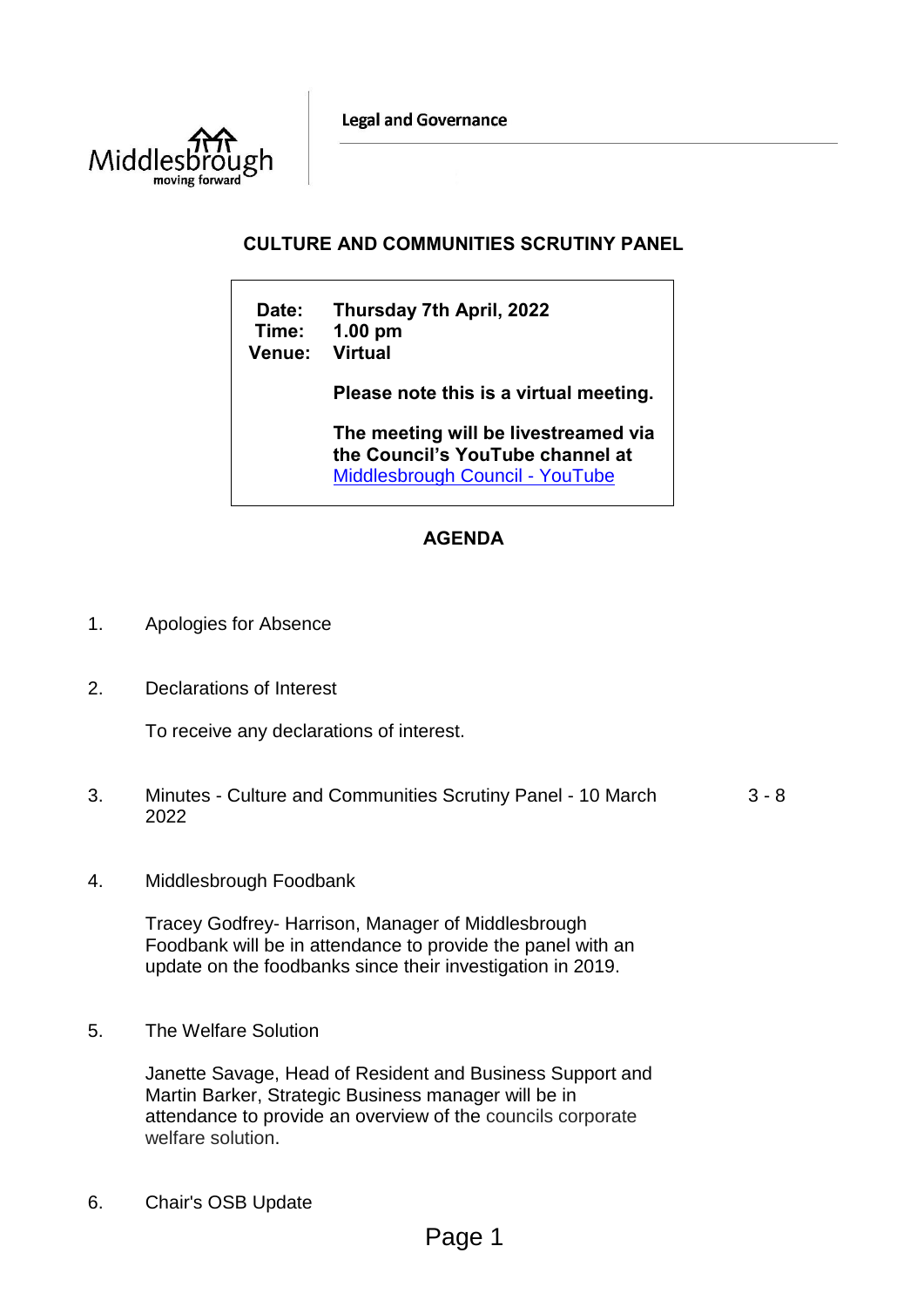- 7. Date of next meeting- Thursday 19 May 2022
- 8. Any other urgent items which in the opinion of the Chair, may be considered.

Charlotte Benjamin Director of Legal and Governance Services

Town Hall Middlesbrough Wednesday 30 March 2022

## **MEMBERSHIP**

Councillors C McIntyre (Chair), G Wilson (Vice-Chair), R Arundale, S Dean, C Dodds, L Lewis, D McCabe, J Rostron and M Nugent

## **Assistance in accessing information**

**Should you have any queries on accessing the Agenda and associated information please contact Susie Blood, (01642) 729645, Susie\_blood@middlesbrough.gov.uk**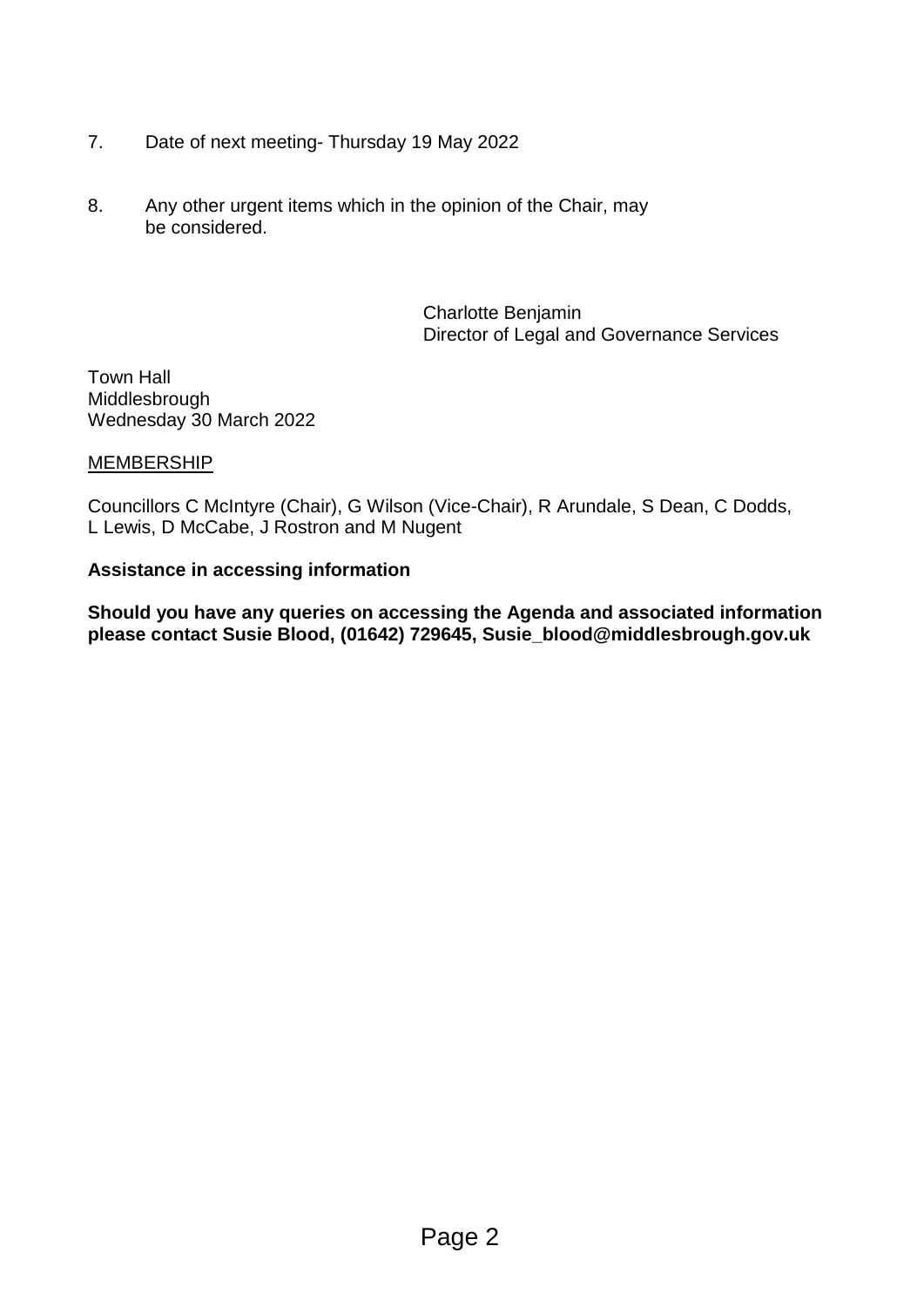### **CULTURE AND COMMUNITIES SCRUTINY PANEL**

|                                         |                                                                                                                                                                                                                                                                                                                                       | Agenda Item 3<br>Culture and Communities Scrutiny PanelThursday 10 March 2022                                                                                                                                                                                                                                                                                                                                                                                                                                                                                                                                                                                                                                                                                                                                                                    |  |  |  |  |
|-----------------------------------------|---------------------------------------------------------------------------------------------------------------------------------------------------------------------------------------------------------------------------------------------------------------------------------------------------------------------------------------|--------------------------------------------------------------------------------------------------------------------------------------------------------------------------------------------------------------------------------------------------------------------------------------------------------------------------------------------------------------------------------------------------------------------------------------------------------------------------------------------------------------------------------------------------------------------------------------------------------------------------------------------------------------------------------------------------------------------------------------------------------------------------------------------------------------------------------------------------|--|--|--|--|
|                                         |                                                                                                                                                                                                                                                                                                                                       | <b>CULTURE AND COMMUNITIES SCRUTINY PANEL</b>                                                                                                                                                                                                                                                                                                                                                                                                                                                                                                                                                                                                                                                                                                                                                                                                    |  |  |  |  |
|                                         |                                                                                                                                                                                                                                                                                                                                       | A meeting of the Culture and Communities Scrutiny Panel was held on Thursday 10 March 2022.                                                                                                                                                                                                                                                                                                                                                                                                                                                                                                                                                                                                                                                                                                                                                      |  |  |  |  |
| <b>PRESENT:</b>                         |                                                                                                                                                                                                                                                                                                                                       | Councillors Councillor Chris McIntyre, R Arundale, S Dean, C Dodds, L Lewis,<br>D McCabe and J Rostron                                                                                                                                                                                                                                                                                                                                                                                                                                                                                                                                                                                                                                                                                                                                           |  |  |  |  |
| <b>PRESENT BY</b><br><b>INVITATION:</b> |                                                                                                                                                                                                                                                                                                                                       | Councillors                                                                                                                                                                                                                                                                                                                                                                                                                                                                                                                                                                                                                                                                                                                                                                                                                                      |  |  |  |  |
| <b>ALSO IN</b><br><b>ATTENDANCE:</b>    |                                                                                                                                                                                                                                                                                                                                       | K Andrerson (ASB help) and H Saimbhi (CEO ASB Help)                                                                                                                                                                                                                                                                                                                                                                                                                                                                                                                                                                                                                                                                                                                                                                                              |  |  |  |  |
| <b>OFFICERS:</b>                        |                                                                                                                                                                                                                                                                                                                                       | Susie Blood, Geoff Field, Jane Hill and Marion Walker                                                                                                                                                                                                                                                                                                                                                                                                                                                                                                                                                                                                                                                                                                                                                                                            |  |  |  |  |
| <b>APOLOGIES FOR</b><br><b>ABSENCE:</b> |                                                                                                                                                                                                                                                                                                                                       | G Wilson and M Nugent                                                                                                                                                                                                                                                                                                                                                                                                                                                                                                                                                                                                                                                                                                                                                                                                                            |  |  |  |  |
| 21/23                                   |                                                                                                                                                                                                                                                                                                                                       | <b>DECLARATIONS OF INTEREST</b>                                                                                                                                                                                                                                                                                                                                                                                                                                                                                                                                                                                                                                                                                                                                                                                                                  |  |  |  |  |
|                                         | There were no Declarations of Interest received at this point in the meeting.                                                                                                                                                                                                                                                         |                                                                                                                                                                                                                                                                                                                                                                                                                                                                                                                                                                                                                                                                                                                                                                                                                                                  |  |  |  |  |
| 21/24                                   |                                                                                                                                                                                                                                                                                                                                       | <b>MINUTES - CULTURE AND COMMUNITIES SCRUTINY PANEL - 10 FEBRUARY 2022</b>                                                                                                                                                                                                                                                                                                                                                                                                                                                                                                                                                                                                                                                                                                                                                                       |  |  |  |  |
|                                         | The minutes of the Culture and Communities Scrutiny panel held on 10 February 2022 v<br>submitted and approved as a correct record.                                                                                                                                                                                                   |                                                                                                                                                                                                                                                                                                                                                                                                                                                                                                                                                                                                                                                                                                                                                                                                                                                  |  |  |  |  |
| 21/25                                   | ASB HELP- SUPPORT FOR VICTIMS                                                                                                                                                                                                                                                                                                         |                                                                                                                                                                                                                                                                                                                                                                                                                                                                                                                                                                                                                                                                                                                                                                                                                                                  |  |  |  |  |
|                                         | The Chair welcomed Harvinda Saimbhi, CEO of ASB Help and Katy Anderson, Practiti<br>Support Manager to the meeting.                                                                                                                                                                                                                   |                                                                                                                                                                                                                                                                                                                                                                                                                                                                                                                                                                                                                                                                                                                                                                                                                                                  |  |  |  |  |
|                                         | The Panel had covered all terms of reference set, however one aspect undiscovered was<br>perceptions and impact of anti-social behaviour. BBC Panorama documentary - Anti-s<br>behaviour- afraid in my own home, had recently been televised and spoken to the Mayor<br>local residents/ ward councillors within the Hemlington Ward. |                                                                                                                                                                                                                                                                                                                                                                                                                                                                                                                                                                                                                                                                                                                                                                                                                                                  |  |  |  |  |
|                                         |                                                                                                                                                                                                                                                                                                                                       | During the programme, the former CEO of ASB Help featured and therefore the panel v<br>thrilled to have them present at the meeting.                                                                                                                                                                                                                                                                                                                                                                                                                                                                                                                                                                                                                                                                                                             |  |  |  |  |
|                                         |                                                                                                                                                                                                                                                                                                                                       | The CEO firstly provided some background to ASB Help, advised the following:                                                                                                                                                                                                                                                                                                                                                                                                                                                                                                                                                                                                                                                                                                                                                                     |  |  |  |  |
|                                         | $\bullet$                                                                                                                                                                                                                                                                                                                             | ASB Help is a registered charity in England and Wales set up to provide advice<br>support to victims of anti-social behaviour in 2013.<br>The Charity has a website that is dedicated to the memory of Fiona Pilkington<br>Leicester who in 2007 killed herself and her 18 year old disabled daughter France<br>after Leicester police failed to investigate her 33 complaints to them a<br>harassment.<br>Purpose and aim is to work with victims of anti-social behaviour (ASB). The found                                                                                                                                                                                                                                                                                                                                                     |  |  |  |  |
|                                         | $\bullet$<br>$\bullet$                                                                                                                                                                                                                                                                                                                | the Charity was adamant that what happened to Fiona should not happen again.<br>ASB Help aims to provide information and advice to interested parties and mem<br>of the public involved with and suffering from anti-social behaviour.<br>Following such high-profile cases of vulnerable victims who did not receive any<br>from the authorities, ASB help believe there is a clear need for coordin<br>information and advice that is readily accessible to those who need it.<br>ASB Help primarily offer support through their informative website particularly focu<br>on equipping victims of anti-social behaviour with the necessary tools to effect<br>report it.<br>They provide one to one support and advice to practitioners on a wide range of<br>areas, such as advice on cases, provide training, sit as independent chairs or p |  |  |  |  |
|                                         |                                                                                                                                                                                                                                                                                                                                       | Page <sup>3</sup>                                                                                                                                                                                                                                                                                                                                                                                                                                                                                                                                                                                                                                                                                                                                                                                                                                |  |  |  |  |

#### 21/23 **DECLARATIONS OF INTEREST**

### 21/24 **MINUTES - CULTURE AND COMMUNITIES SCRUTINY PANEL - 10 FEBRUARY 2022**

The minutes of the Culture and Communities Scrutiny panel held on 10 February 2022 were submitted and approved as a correct record.

#### 21/25 **ASB HELP- SUPPORT FOR VICTIMS**

The Chair welcomed Harvinda Saimbhi, CEO of ASB Help and Katy Anderson, Practitioner Support Manager to the meeting.

The Panel had covered all terms of reference set, however one aspect undiscovered was the perceptions and impact of anti-social behaviour. BBC Panorama documentary – Anti-social behaviour- afraid in my own home, had recently been televised and spoken to the Mayor and local residents/ ward councillors within the Hemlington Ward.

During the programme, the former CEO of ASB Help featured and therefore the panel were thrilled to have them present at the meeting.

- ASB Help is a registered charity in England and Wales set up to provide advice and support to victims of anti-social behaviour in 2013.
- The Charity has a website that is dedicated to the memory of Fiona Pilkington from Leicester who in 2007 killed herself and her 18 year old disabled daughter Francecca after Leicester police failed to investigate her 33 complaints to them about harassment.
- Purpose and aim is to work with victims of anti-social behaviour (ASB). The founder of the Charity was adamant that what happened to Fiona should not happen again.
- ASB Help aims to provide information and advice to interested parties and members of the public involved with and suffering from anti-social behaviour.
- Following such high-profile cases of vulnerable victims who did not receive any help from the authorities, ASB help believe there is a clear need for coordinated information and advice that is readily accessible to those who need it.
- ASB Help primarily offer support through their informative website particularly focusing on equipping victims of anti-social behaviour with the necessary tools to effectively report it.
- They provide one to one support and advice to practitioners on a wide range of ASB areas, such as advice on cases, provide training, sit as independent chairs or panel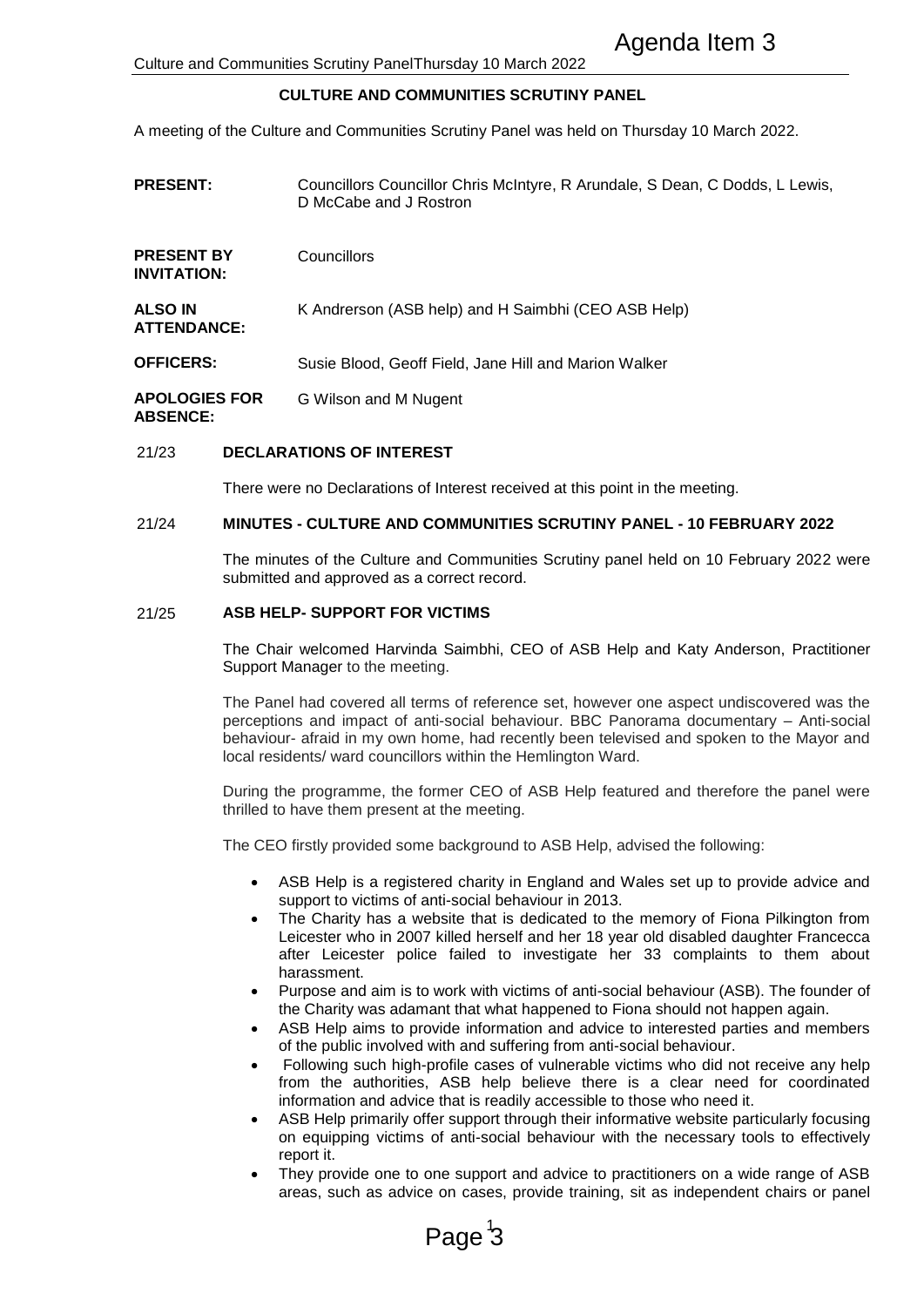members for community trigger meetings, lead on developing local ASB conferences or briefings to a range of audiences.

- ASB Help was also in the in the process of developing a practitioner site which will contain useful information, templates and best practice examples. They believe this is important because ultimately victims of anti-social behaviour will receive a better response where ASB practitioners are well-informed through sharing best practice, updates in the sector and opportunities to be innovative to get results for victims.
- ASB Help also plan to build up a database of information from visitors to the website on how effective they have found their local authorities and police to be in responding to reports of ASB, populated by our online survey.
- ASB Help have particular interest in the Community Trigger (also known as the ASB Case Review) introduced in the Anti-Social Behaviour, Crime and Policing Act 2014 to empower victims who feel they are being ignored by local agencies. They hope that they can assist victims in accessing their local Community Trigger and as we gain more knowledge and experience in this area, undertake political lobbying to ensure it is fit for purpose.
- ASB Help also encourage authorities to sign up to the Community Trigger ASB Help PLEDGE

Katy Anderson, Practitioner Support Manager provided the panel with further information on the community trigger ASB Help pledge. The panel were advised that the ASB Help Pledge was introduced in 2019, to get national consistency with the community trigger. The manager outlined that the guidance around community triggers can appear vague, and that they are aware all local authorities are set up differently, and this allows you to fit the community trigger round the key existing frameworks. However due to the vague guidance, there were a lot of inconsistencies across local authorities and the aim is to place the victim at the heart of the process and ensuring the victims voice is heard. It is not a complaints or accountability process- it is a problem solving exercise to address ongoing asb.

ASB Help therefore actively encourage local authorities to sign up to the ASB Help Pledge, by ensuring that they:

- 1. Promote awareness: Actively encourage the use of the community trigger to residents and partner agencies. One of the key things is that the community trigger is the voice of victim and where the agencies collectively agree an action plan.
- 2. Legality: Confirm your organisation is legally compliant and embracing the spirit of the community trigger. For example, having an independent chair and therefore ASB Help encourage local authorities to work together so that the Chair is completely independent from the area.
- 3. Ensure accessibility: Publicise the community trigger so the most vulnerable know what it is and how to invoke it.
- 4. Develop your process: Embrace the full potential of the community trigger by continually reviewing and learning from best practice.
- 5. Generate inclusivity: Use community trigger review meetings to work collaboratively and strategically, formulating solutions to end the anti-social behaviour. The guidance was updated in 2021 so that victims can now attend the community trigger review meeting or produce a statement to have their voice heard at the beginning of the meeting.
- 6. Establish a precedent of using the community trigger to put victims first and deter perpetrators.

ASB Help welcome interested organisations to look at what the Pledge is and how subscribing to it will show commitment to victims of anti-social behaviour. The Manager advised it is a really good tool when used well and they she has never sat in a community trigger meeting where has been no actions. ASB help can work with local organisations to work on these processes and then it also shows that local authorties/ organisations have worked with them to sign the pledge.

The CEO advised that Plymouth had recently signed the pledge and this has enabled them to get the housing associations to have a more joined up approach to the community trigger so that there is a much for smoother journey for the victim.

Following the presentation, a panel member outlined that the levels of asb across Middlesbrough are high and there is a general feeling that the town has been let down by the judicial system.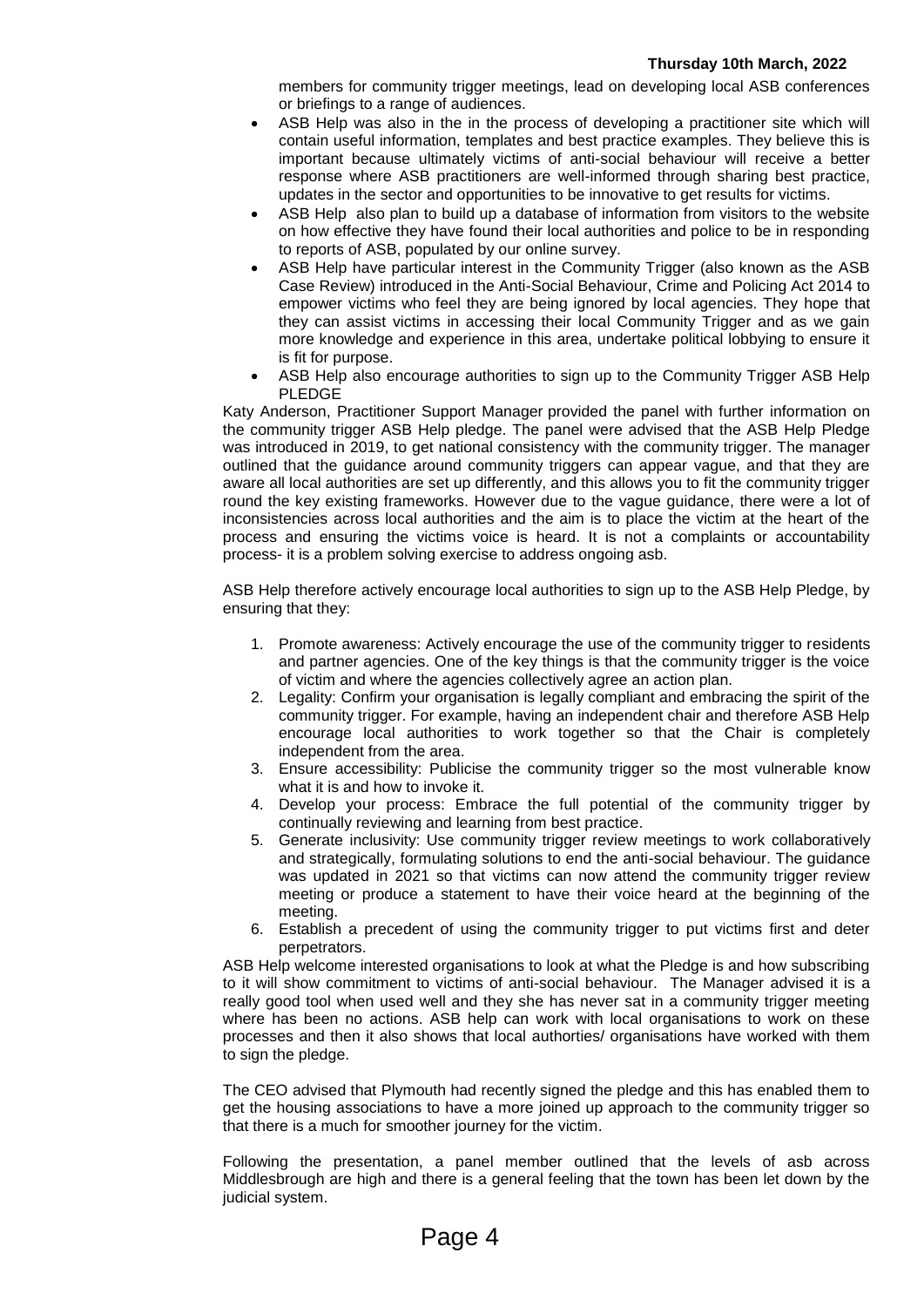#### **Thursday 10th March, 2022**

Head of Stronger Communities, whilst not being able to comment of the judicial service advised that Middlesbrough council are aware that they have a long way to tackle asb, however they work closely with partner agencies to look at this and address issues (as discussed in previous meetings with the panel). In terms of level of asb, there are pockets across the town, however looking at police records of asb over the past 5 years, the current level of asb is at its lowest.

The Manager of ASB Help advised that the definition of asb is subjective- key words are nuisance/ annoyance and alarm/ distress and we would never take away the seriousness of this. Even though it may be crime, the ASB tools and powers may be able to be used to address this due to the threshold test for civil legislation.

The Director advised that the term ASB is used a lot, however some activities currently being displayed is criminal activity and we are working with partner organisations to address this. The Council have daily briefings with partners to look at levels of asb/ crime and collectively we should set standards to ensure we have acceptable behavior across the town. The 2 year pandemic has also had a significant impact on crime and anti-social behavior.

A panel member also outlined that it would be useful to offer activities to deter anti-social behavior but sadly funding has put a stop to most of these activities.

The Head of Stronger Communities referred to the Asb policy (which would be circulated to panel members), where all early interventions are identified, including asb contracts, right to civil injunctions and criminal behaviour order. The Council work with colleagues from early help to registered social landlords to address these issues. In terms of perpetrators it is a 50/50 age split of perpetrators (under 24 years and over).

A panel member advised that they had never heard of the community trigger until the documentary and therefore felt wider promotion should be done on this.

AGREED- That the information be noted.

#### 21/26 **COMMUNITY TRIGGER- SUPPORT FOR VICTIMS OF ANTI-SOCIAL BEHAVIOUR**

Jane Hill, Strategic Community Safety Manager for Middlesbrough Council followed with a presentation in relation to community triggers. She started by reassuring the panel that Middlesbrough Council have an excellent team and victims of crime and asb are their upmost concern and we out them at the forefront of what the council do.

In terms of community triggers, as way of introduction:

- The Community Trigger was introduced under the Anti-social Behaviour, Crime and Policing Act 2014.
- Purpose To give victims and communities the right to request a review of their case and bring agencies together to take a joined up, problem solving approach to find a solution.
- Vulnerable or repeat victims of ASB being missed due to agencies working in isolation (Fiona Pilkington case)
- Information regarding problems in an area not being shared between agencies
- Poor coordination of problems and lack of problem solving or joint working between agencies

The following agencies are involved in the community trigger:

- Middlesbrough Council
- Cleveland Police
- Tees Valley Commissioning Group (CCG) if required
- Co-opted Housing Associations (Thirteen lead contact)

# Page 5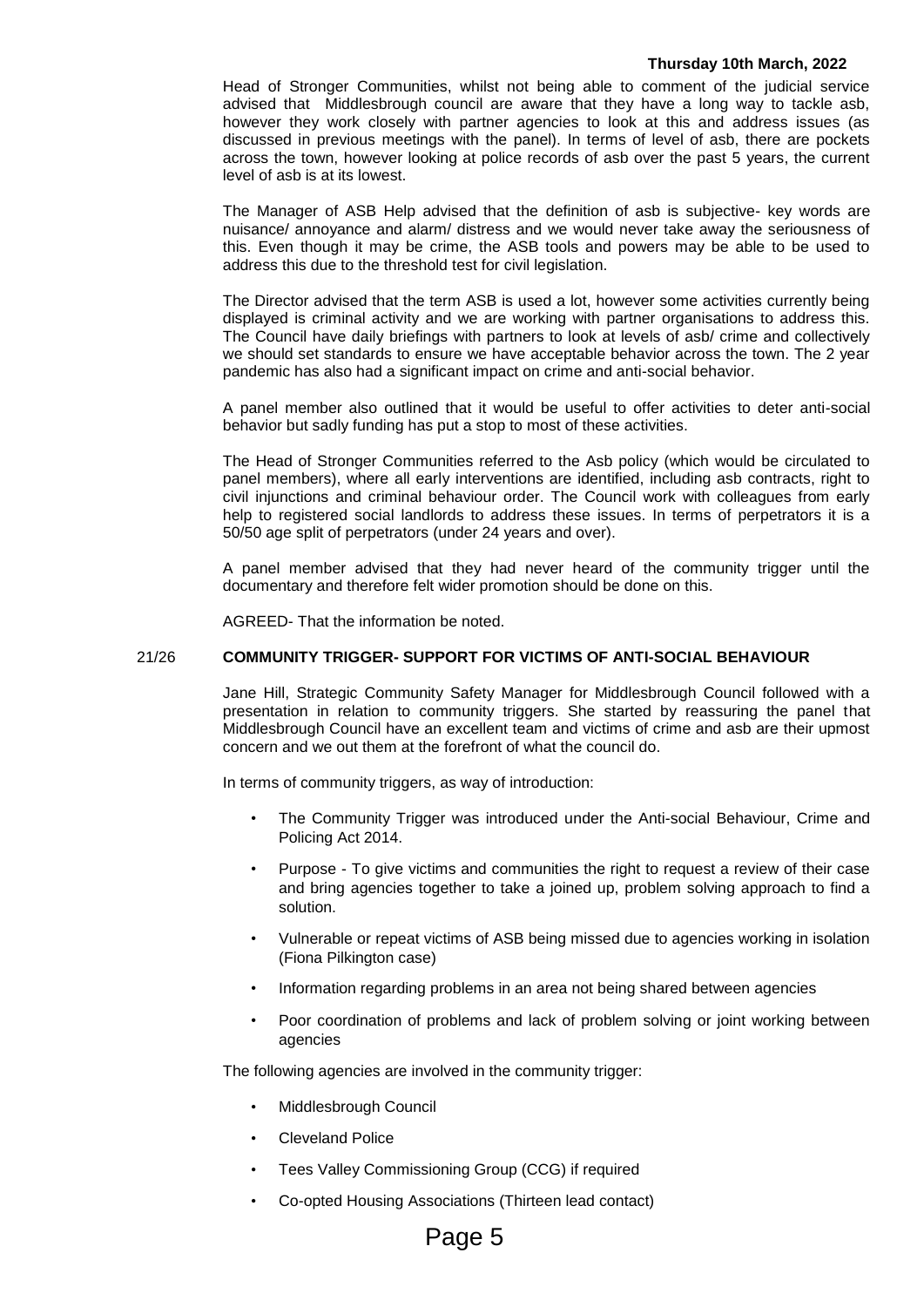The community can ask for the community trigger to be activated when it hits the following thresholds:

- An individual, business or community group has made **three** or more reports regarding the **same** problem in the past six months to Middlesbrough Council, Cleveland Police, or their Housing Association Landlord, or
- More than one individual, business or community group has made **five** or more reports about the **same** problem in the past six months to Middlesbrough Council, Cleveland Police, or their Housing Association Landlord.

The request for the community trigger to be activated when: Qualifying requests:

- Requests cannot be made more than 6 months after the problems to review have occurred.
- Requests cannot be made where the problems were not reported to official agencies within 1 month of their occurrence.
- Generally requests cannot be made about problems that occurred outside of Middlesbrough.
- The Community Trigger process is a request for a **review**. It is not a **complaint** process.

The trigger process in Middlesbrough:

- All requests must be made by telephone, email or letter to the Council's Neighbourhood Safety Team.
- Acknowledgement letter sent.
- Information request made to all 'responsible' agencies
- Legal Services decide if threshold met
- Case Review Panel meeting arranged
- Applicant informed of outcome

The community trigger process would be circulated to the members after the meeting. The Manager also acknowledge ASB Helps comment regarding victims and their attendance at the case review meetings. In the past Middlesbrough has not invited victims, however following on from the meeting the procedures would be updated and all victims would be invited in the future.

The Manager made reference to the comment made by a panel member with respect to not being aware of the community trigger, and the Manager felt that more work was required to promoting the community trigger, this has been done in the past, however clearly needs reviewing.

The Manager outlined that the information on the Middlesbrough Council website did not provide full details of the Trigger and this has therefore been reviewed and new information will be uploaded as soon as possible by ICT. Middlesbrough Council also share good practice and the Manager made reference to Redcar and Cleveland who would be reviewing their process and proforma.

If the thresholds are met, the review panel will consider the following:

- 1. Have the reports been acknowledged?
- 2. Was the victims vulnerability assessed? The Manager outlined that she carried out some work with the Home Office to produce a matrix for Victims of anti-social behaviour which was rolled out nationally.
- 3. Did any response consider the vulnerability of the victim?
- 4. Was there appropriate information sharing / problem solving / joint working?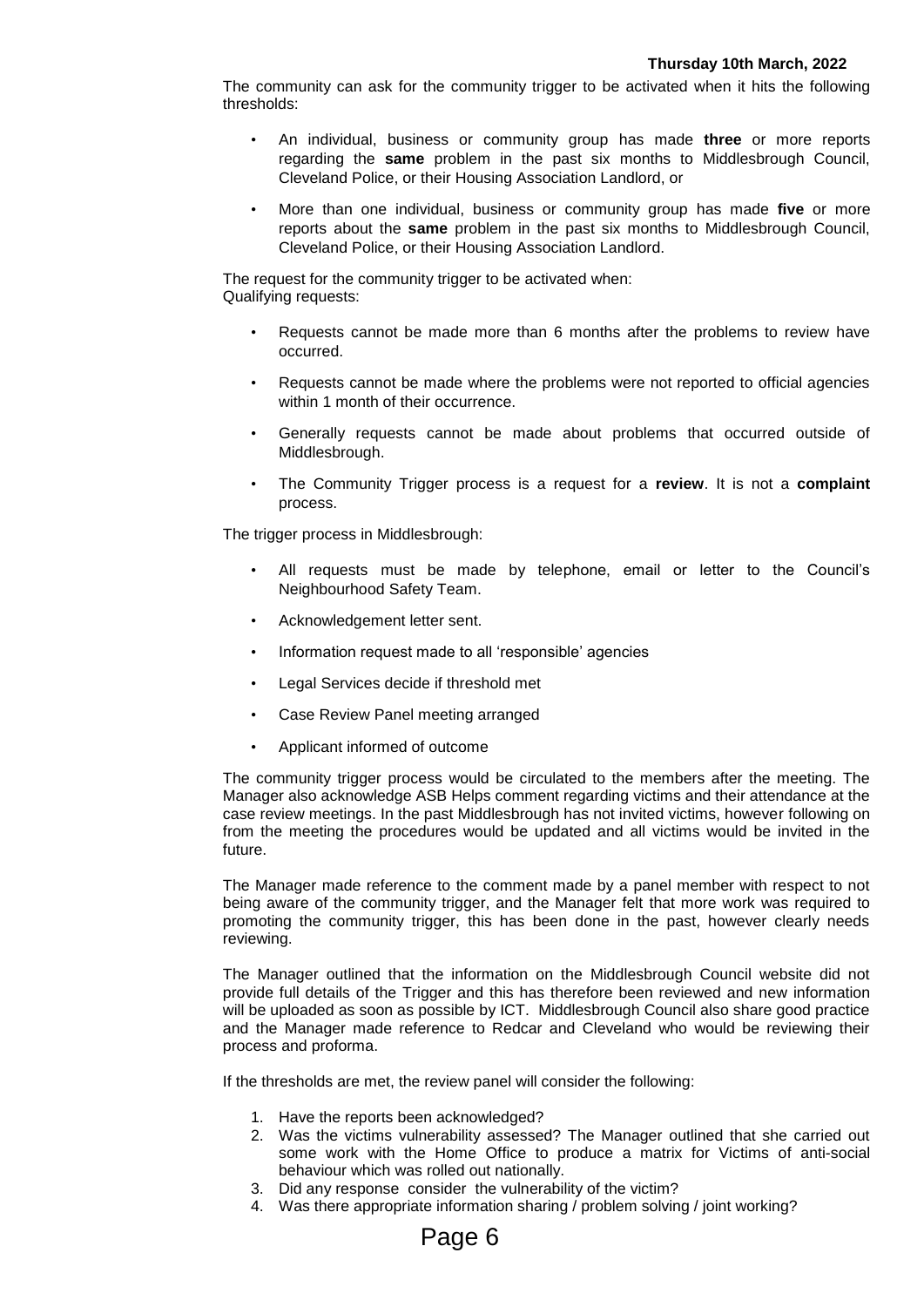- 5. Were procedures followed?
- 6. Was the victims vulnerability reduced to a satisfactory level?
- 7. Was the problem reduced to a level where the behaviour reported is no longer a cause for concern?

8. Case review panel may make recommendations and/or produce an action plan In terms of numbers of Community Triggers:

| Community Triggers by Quarter - Financial Year 2021/22 |                |                         |                                 |  |                                |                |  |  |  |
|--------------------------------------------------------|----------------|-------------------------|---------------------------------|--|--------------------------------|----------------|--|--|--|
| Quarter                                                | <b>Total</b>   | Date<br><b>Received</b> | <b>Ward</b>                     |  | <b>Met</b><br><b>Threshold</b> | <b>Appeals</b> |  |  |  |
| Q1 (Apr-<br>Jun)                                       | 2              | $Jun-21$                | North Ormesby                   |  | Y                              | $\mathsf{N}$   |  |  |  |
|                                                        |                | $Jun-21$                | <b>Coulby Newham</b>            |  | N                              | N              |  |  |  |
| $Q2$ (Jul-<br>Sep)                                     | 4              | <b>Jul-21</b>           | North Ormesby                   |  | N                              | Y              |  |  |  |
|                                                        |                | <b>Jul-21</b>           | Park End & Beckfield            |  | N                              | N              |  |  |  |
|                                                        |                | Aug-21                  | <b>Brambles &amp; Thorntree</b> |  | Υ                              | N              |  |  |  |
|                                                        |                | Sep-21                  | Hemlington                      |  | N                              | N              |  |  |  |
| Q3 (Oct-<br>Dec)                                       | $\overline{4}$ | $Oct-21$                | Brambles & Thorntree            |  | Y                              | N              |  |  |  |
|                                                        |                | Dec-21                  | Berwick Hills &<br>Pallister    |  | Y                              | $\mathsf{N}$   |  |  |  |
|                                                        |                | $Dec-21$                | Berwick Hills &<br>Pallister    |  | Y                              | $\mathsf{N}$   |  |  |  |
|                                                        |                | $Dec-21$                | Berwick Hills &<br>Pallister    |  | Y                              | $\mathsf{N}$   |  |  |  |
| Q4 (Jan-                                               |                |                         |                                 |  |                                |                |  |  |  |
| Mar)                                                   |                |                         |                                 |  |                                |                |  |  |  |

There had been 10 to date, however the Manager outlined that in previous years there were few community triggers, however after the all member briefing, requests were made and therefore it shows that of you promote the trigger, they are requested.

The Manager outlined that Middlesbrough work very hard with partners, however one aspect that they fail is reporting back to the community e.g. need to report back on days of action. Lastly the Manager provided some information on the early inventions in Middlesbrough:

- Active Intelligence mapping (AIM) multi agency problem solving approach (Chaired by Geoff Field)
- Operational task & finish groups
- Set up location individual perpetrator records
- Preventative measures/liaison with other agencies i.e. Police, Fire, Schools, Early Help, YOS, Social Care
- Evidence gathering Diary sheets, CCTV, warden reports. We do struggle to gather evidence as many young people still wear masks so it is difficult to identify the perpetrators.
- Supporting victims (residents & businesses) throughout process
- Warning letters/home visits
- Acceptable behaviour contracts
- Joint patrols
- Final warnings
- Legal action (injunctions, house closures, Criminal Behaviour Orders, PSPO etc)

The Head of Stronger communities further stated that whilst the community trigger is a tool,